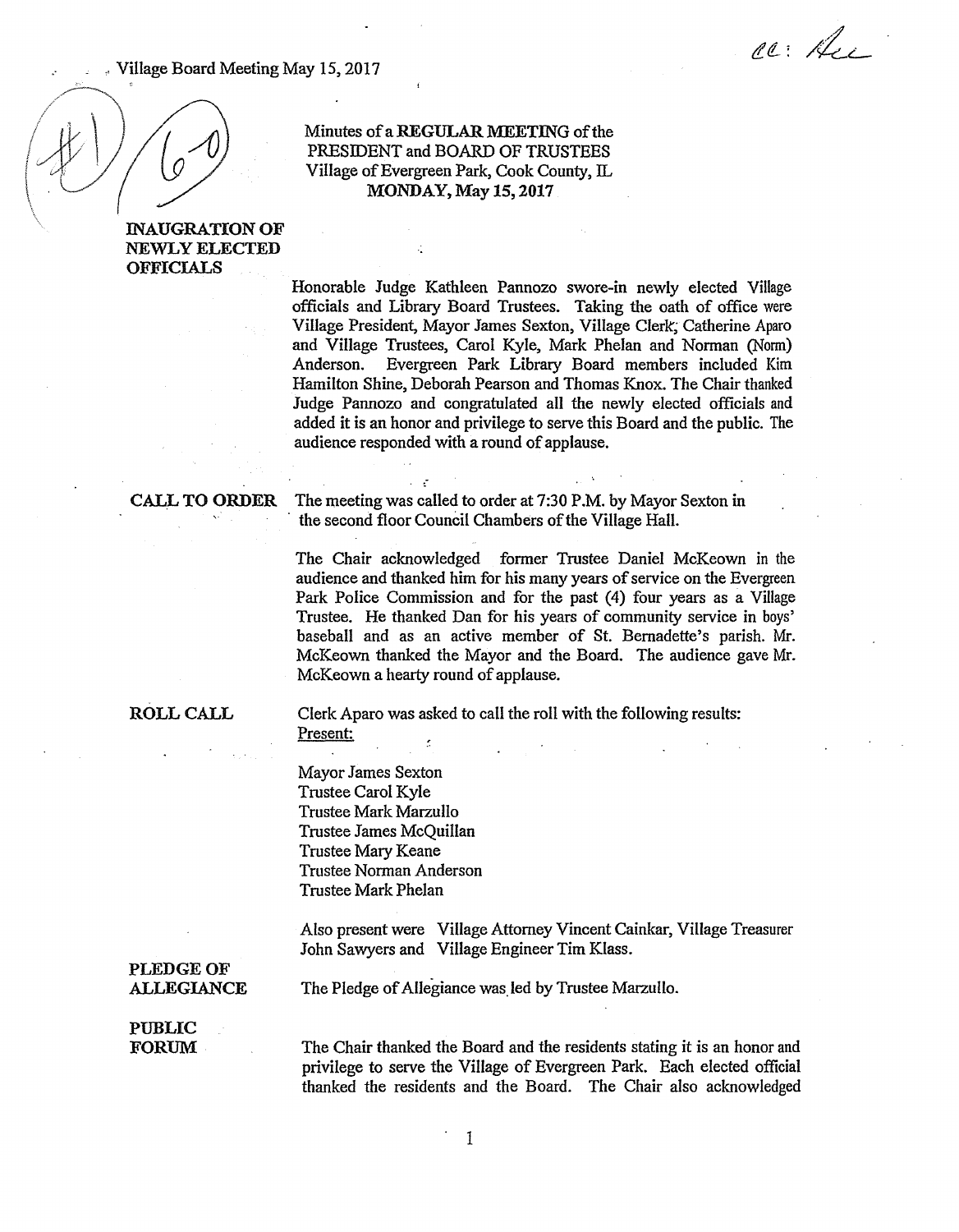former Trustee Dan McKeown in the audience and thanked him for his many years of service including the past four years (4) as a Village Trustee. Mr. McKeown thanked the Mayor and the Board. The audience gave the Board a hearty round of applause.

The Chair made the following announcements:

- 1. Everyone should be aware that Nicor Gas is working in the 9lst & 95<sup>th</sup> Central Park to Kedzie area installing replacement exterior read meters.
- 2. Thanks to the EP Senior Citizens Council and all those involved who made the annual "Memories to Go" Village wide garage Sale such a successful event.
- 3. Special birthday wishes to longtime resident, Dick Carparelli on his 100<sup>th</sup> birthday.
- 4. The Chair recognized Tony Yukich in the audience tonight.
- 5. The Village Hall will be closed in observance of Memorial Day on Monday, May 29, 2017. Normal hours resume Tuesday, May 30, 2017.
- 6. On Wednesday, May 24, 2017 the Evergreen Park Fire Department is hold their  $10<sup>th</sup>$  annual Kids Health Fair at the fire station, 9000 S. Kedzie from 3:30 to 6: 30 pm. Everyone is encouraged to attend.
- 7. Driving range is open at the 50 acre park. Check the website for spring hours.
- 8. Farmer's Market has begun and runs every Thursday from now until October 26, 2017.
- 9. The Annual 5k Run is Saturday, June 24, 2017 at Klein Park. Registration is 7:30 a.m. to 8:15 a.m. the run begins at 8:30 a.m.
- 10. Animal Licenses are due by May 31, 2017. Penalty applies on June  $1,2017.$
- 11. Recreation Department Candlelight Theatre directed by Glenn Pniewski, will perform "Give My Regards to Broadway". The musical revue takes place on Friday, June 9 at 8:00 p.m. and Saturday, June  $10^{th}$  at 7:00 p.m. and Sunday, June  $11^{th}$  at 3:00 p.m. Tickets are available at the Community Center. The Chair encouraged everyone to attend and see our 'local talent.
- 12. Summer movies in the Park co-sponsored by the Evergreen Park Stallions; on Friday, June 23, 2017 -9:00 p.m. at Circle Park, 97<sup>th</sup> & Homan. Featured movie is *"Little Giants".* This event is subject to cancellation if weather in inclement.
- 13. Summer concerts begin June 4, 2017 at Circle Park with the talented 60 piece band, *Encore* at 6:00 p.m. sponsored by the First National Bank of Evergreen Park.
- 14. The 29th Annual Day in the Park is Saturday, June 24, 2017, 11:30  $a.m. - 9:00$  pm at the Community Center.
- 15. The 49<sup>th</sup> Annual Independence Day Parade is Monday, July 3, 2017 at 6:30 p.m. Fireworks at dusk at Duffy Park  $92<sup>nd</sup>$  and Millard. Rain date for fireworks is Friday July 7, 2017.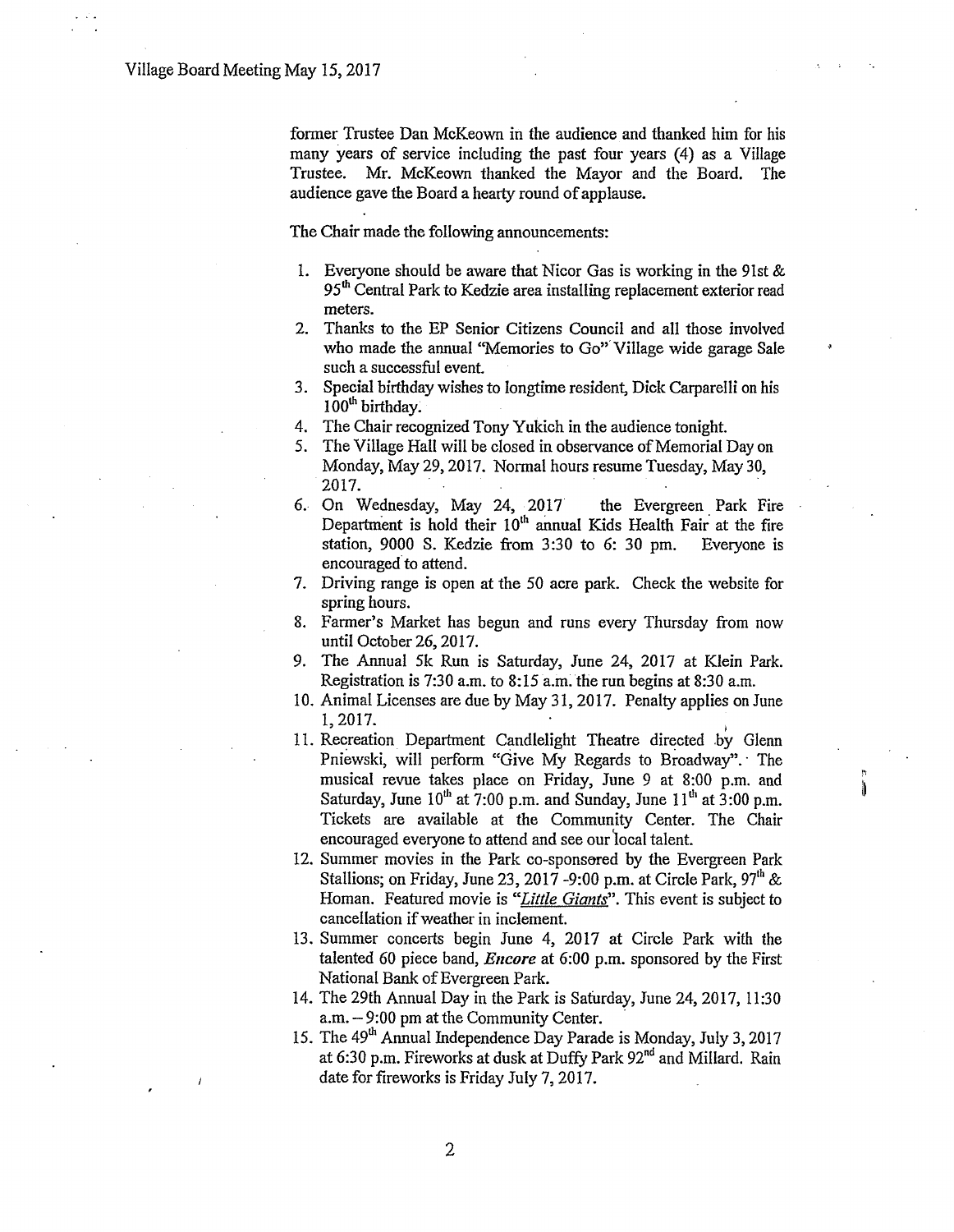### ' ' Village Board Meeting May 15,2017

16. Mosquito season is coming. The Chair encouraged everyone to use Deet and check all screening for any tears and wear appropriate clothing.

# OPEN PUBLIC AUDIENCE REGULAR AGENDA. RESOLUTION N0.14-2017 Mr. Stephen Sage, 3400 Block of 95<sup>th</sup> Street presented the Chair with a petition signed by three (3) dozen local residents requesting an increase of EP Police patrol in the area of Circle Park. He stated he has photos and residential videos of cars vandalized by a group of teens. This group has also vandalized (2) homes and various residential landscape in the area. The Chair asked him to give Police Chief Saunders the information he has gathered adding there will be an improvement in this situation. Reverend Elder J. Pughsley, 3800 Block of 96<sup>th</sup> Street, stated he is with a group called Freedom First International and asked who the contact is to participate in the Fourth of July Parade. The Chair directed him to contact Recreation Director Dennis Duffy. Motion by Trustee Kyle second by Trustee Phelan, to waive reading of the minutes of the May  $1<sup>st</sup>$ , 2017 Regular Meeting of the President and Board of Trustees and approved as presented was passed by unanimous voice vote and so ordered by the Chair. Motion by Trustee Phelan second by Trustee McQuillan, to approve Resolution NO. 14-2017 with expenditures of the General Corporate Fund of \$282,862.25 and Water Management Fund \$27,383.36 and the 95<sup>th</sup> Street TIF Fund, \$ 393.75 and the Capital Improvement Fund, \$ 2,999.00 and Street Bond Fund, \$ 290.00 for a total of \$ 313,928.36. Upon roll call, voting YES: Trustees Kyle, Marzullo, McQuillan, Keane, Anderson, and Phelan; voting NO: NONE. The motion was passed and . so ordered by the Chair. VILLAGE TREASURER'S REPORT Motion by Trustee Marzullo second by Trustee Keane to accept for file

and information the Village Treasurer's report for April 2017 in the amount of  $$ 5,728,610.30$  in the general fund and  $$ 3,886,325.42$  in the Sewer and Water Fund. The motion was passed by unanimous voice vote and so ordered by the Chair.

## BUSINESS **CERTIFICATES**

Motion by Trustee Kyle second by Trustee McQuillan to accept the. application for Business Regulation Certificate and License for B GOLD VIRGIN HAIR, INC. to operate a hair salon at 8734 S. Kedzie Avenue. Upon roll call voting YES: Trustees Marzullo, McQuillan, Keane, Anderson, Phelan and Kyle; voting NO: NONE. The motion was passed and so ordered by the Chair.

3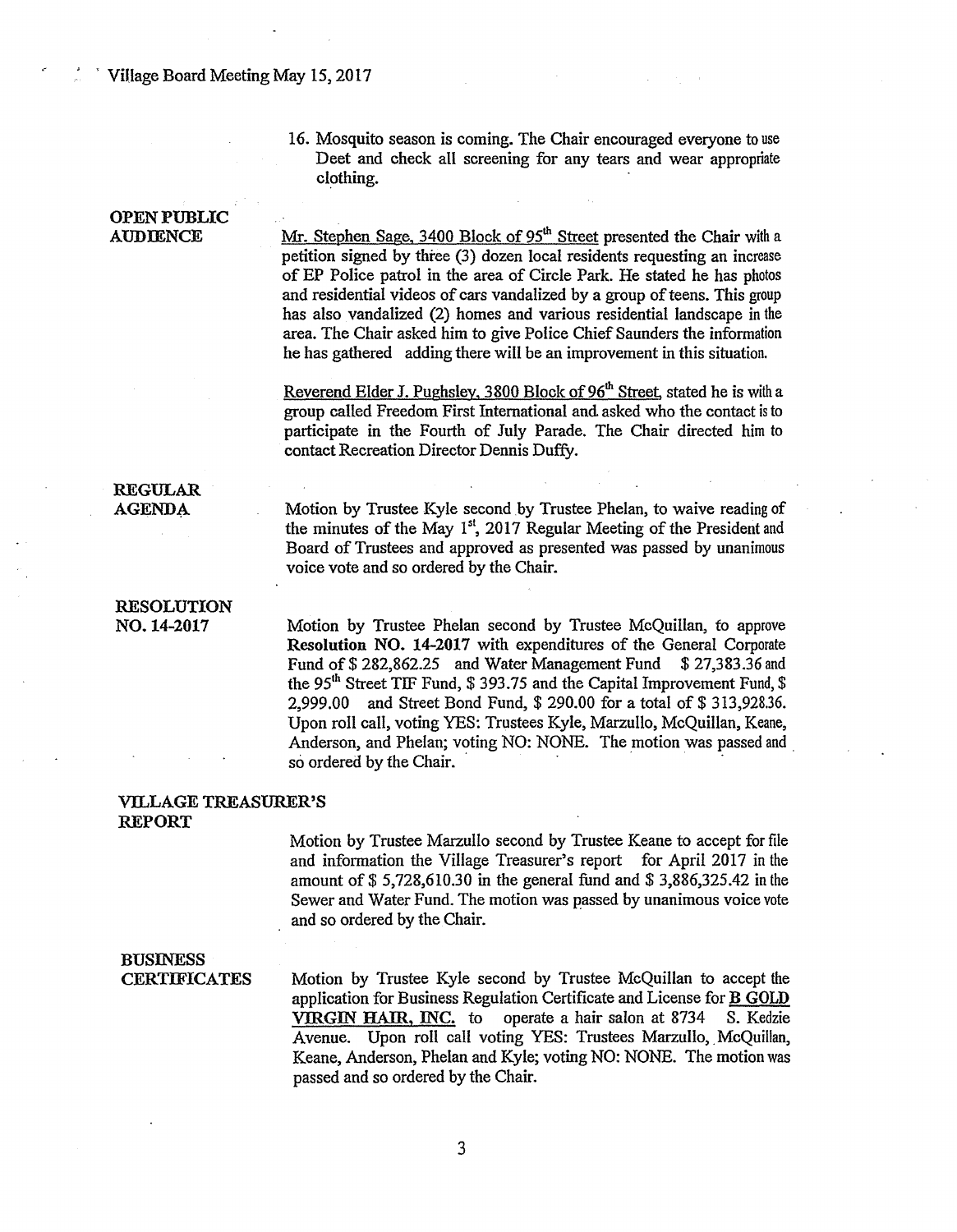Motion by Trustee McQuillan second by Trustee McKeown, to approve the application for Business Regulation Certificate and License for KELLY INSURANCE SERVICES, INC. to conduct an office for insurance services located at 3570 W. 95<sup>th</sup> Street. Upon roll call voting YES: Trustees McQuillan, Keane, Anderson, Phelan, Kyle and Marzullo; voting NO: NONE. The Motion was passed and so ordered by the Chair.

## OUTDOOR SEATING REQUEST

Motion by Trustee Phelan. second by Trustee Marzullo, to approve the request from for BROWSE AND BREW located at 3545 W. 99<sup>th</sup> Street to place "a couple" of outdoor bistro type tables outside the business. The Chair expressed liability concerns for the use of the public sidewalk. He directed PW Director Lorenz to assess the situation and erect a larger parking stop to deter cars from encroaching over the sidewalk. Upon roll call voting YES: Trustees Keane, Anderson, Phelan, Kyle, Marzullo and McQuillan; voting NO: NONE. The Motion to table was passed and so ordered by the Chair.

## ~017-2018 APPOINTMENTS

Motion by Trustee Kyle second by Trustee Phelan to approve the 2017- 2018 one year appointments to Boards and Commissions as recommended by the Mayor and to approve Special Police Officers and Auxiliary Police Officers as recommended by Police Chief Saunders.

Clerk Aparo read the list of appointments. Mayor Sexton thanked all those who serve the Village on a daily basis for a wonderful job. Upon roll call voting YES: Trustees Anderson, Phelan, Kyle, Marzullo, McQuillan and Keane; voting NO: NONE. The Motion was passed and so ordered by the Chair.

## EPPD VACANCY/HIRE . PATROL OFFICER.

Motion by Trustee McQuillan second by Trustee Marzullo to approve Police Chief Saunders request to declare a vacancy and to hire one (1) patrol officer for the Evergreen Park Police Department. Upon roll call voting YES: Trustees Phelan, Kyle, Marzullo, McQuillan, Keane and Anderson; voting NO: NONE. The Motion was passed and so ordered by the Chair.

"

## HOLY REDEEMER CARNIVAL

Motion by Trustee Phelan second by Trustee Marzullo to approve the request from Most Holy Redeemer to hold their annual parish carnival with a beer garden from Wednesday, June 14-Sunday, June 18, 2017. Upon roll call voting YES: Trustees Kyle, Marzullo, McQuillan, Keane, Anderson and Phelan; voting NO: NONE. The motion was passed and so ordered by the Chair.